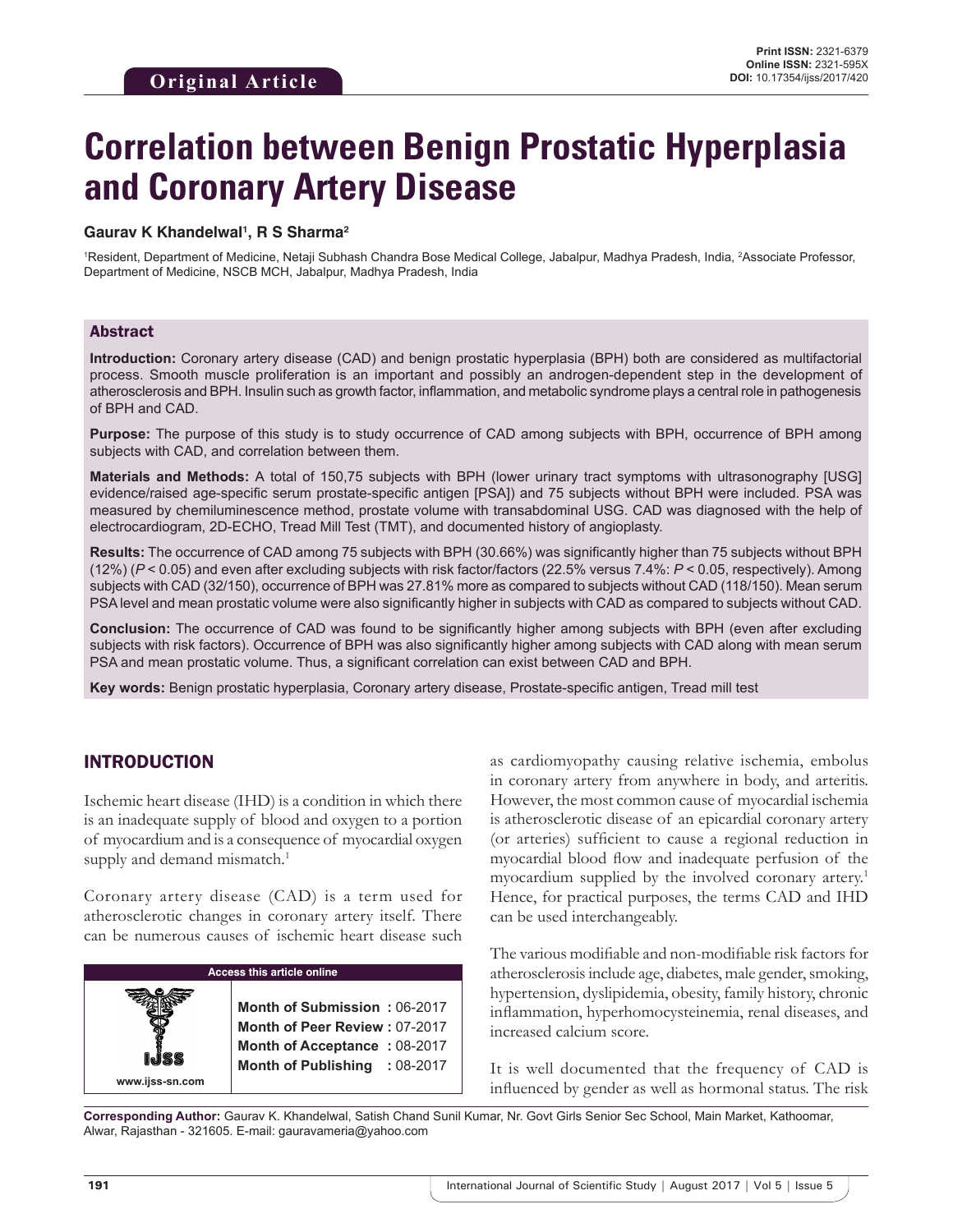of CAD is significantly lower in premenopausal women as compare to men and postmenopausal women.2

Atherosclerosis, the underlying pathology responsible for CAD, is an inflammatory disease. Recent observations suggest that the atherosclerotic process is characterized by a low-grade inflammation altering the endothelium of the coronary arteries and is associated with an increase in levels of markers of inflammation such as acute-phase proteins and cytokines. Cumulative evidence indicates that inflammation, at both focal and systemic levels, plays a key role in destabilization and rupture of atherosclerotic plaques, leading to acute cardiovascular events.<sup>3</sup>

Benign prostatic hyperplasia (BPH), also called benign enlargement of the prostate (BEP or BPE), is a noncancerous increase in size of the prostate. BPH involves hyperplasia of prostatic stromal and epithelial cells, resulting in the formation of large, fairly discrete nodules in the transition zone of the prostate.4

It appears to be androgen-dependent process, as castrated boys do not develop BPH when they age.<sup>5</sup>

The modifiable and non-modifiable risk factors for BPH include age, genetics, hormones, metabolic syndrome, obesity, diabetes, and chronic inflammation.<sup>6</sup>

BPH may itself may be considered as a form of asymptomatic inflammatory prostatitis, whose pathogenesis may be triggered by a multitude of factors and pathways. The release of prostatic self-antigens following tissue damage may sensitize the immune system and start autoimmune responses.<sup>7</sup>

Smooth muscle proliferation is an important and possibly an androgen-dependent step in the development of atherosclerosis and BPH. Insulin-like growth factor (IGF-1) also plays a common role in pathology of BPH and CAD.

In the absence of other prostatic pathology, serum prostate-specific antigen (PSA) levels correlate positively with prostatic volume of BPH, as determined by transrectal ultrasound, in a log-linear fashion.

Since serum PSA is an objective measurement and readily obtained, it was used as a BPH surrogate. This technique allows us to assess a large number of men in non-invasive manner.<sup>8,9</sup>

PSA is a serine protease that cleaves insulin-like growth factor-binding protein-3 (IGFBP3), thereby decreasing its affinity for IGF-I. Dissociation of the IGF-I - IGFBP3 complex renders IGF-I available to bind to its receptor and stimulates cellular proliferation.10

The significantly lower color pixel density and higher resistive index in color Doppler ultrasonography (USG) of transition zone of prostate in patients with vascular disease than in healthy subjects support the hypothesis that an age-related impairment of blood supply to the prostate may have a key role in the development of BPH.<sup>11</sup>

Nocturia is one of the common lower urinary tract symptoms (LUTS), which causes sleep disturbances, daytime fatigue, lower level of general well-being, repeated awakening, and voiding episodes. This increases the sympathetic activity and may disturb blood pressure rhythmicity which in turn may lead to high cardiovascular disease morbidity such as angina pectoris and myocardial infarction.12

# MATERIALS AND METHODS

A observational study was carried out in the Department of Medicine, NSCB Medical College, Jabalpur, during March 2015 to August 2016. Informed consent was obtained from all the subjects. Approval from the Institutional Ethical Committee was taken before conducting the study.

Study population: A total of 150 subjects of different age groups and male sex were included in the study. The subjects comprised of two groups: 75 subjects with BPH and 75 subjects without evidence of BPH.

A detailed history of each subject was taken which includes symptoms of CAD-anginal chest pain, shortness of breath, chest pain on exertion, symptoms of BPH/LUTS (difficulty in micturition, urine urgency, dribbling of urine, nocturia), urinary tract infection (UTI) (fever with chills and rigor, burning micturition), history of smoking, past history of diabetes, past history of CAD, hypertension, and drug history. Thorough physical examination including body mass index (BMI), blood pressure (BP) measurement and all other relevant systemic examination was carried out.

Subjects with evidence of either raised age-specific serum PSA value or USG volume of prostate >30 ml with LUTS were considered as BPH (*n* = 75) and subjects with no evidence of BPH were included (with the help of history, transabdominal ultrasound/serum PSA) for comparison (*n* = 75). Further groups for the study were created from these two groups.

Following points were considered for BPH in subjects: LUTS with either volume of prostate >30 cc or raised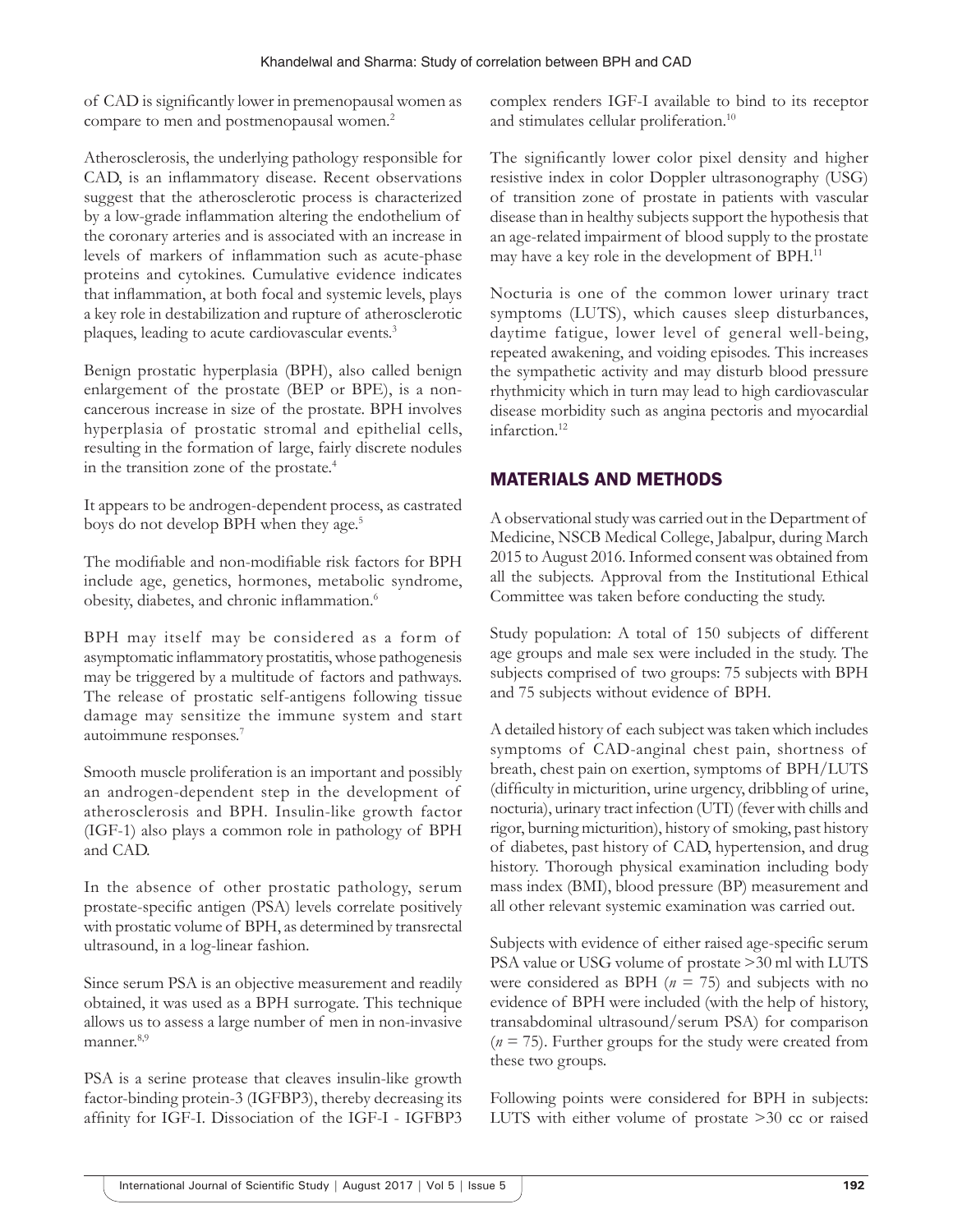age-specific serum PSA. PSA is a useful tool in clinical setting. It can be accurately measured with a simple clinical test, and this technique allows us to assess large number of subjects in an objectively yet non-invasive fashion. In this study, we have excluded the following subjects with serum PSA  $> 10$  ng/ml as there are more chances to have prostatic cancer; subjects who have undergone any transurethral procedures, prostatic biopsy or had been exposed to any drug known to change the value of serum PSA and subjects having UTI were also excluded with the help of history and urine routine microscopy.

Volume of prostate was measured by transabdominal USG not by transrectal USG (TRUS) as TRUS is an invasive procedure and many subjects may not give consent for it, and digital rectal examination (DRE) not included in clinical examination as it might raise PSA and could have incurred false-positive result.

Following points were considered for CAD in subjects:

- 1. CAD Acute coronary syndrome (STEMI/NSTEMI/ unstable angina):
	- A. Symptoms of ischemia along with detection of a rise and/or fall of cardiac biomarker values with at least one value above the upper reference limit were considered as acute MI.
	- B. Symptoms of ischemia along with one of the following in the absence of raised cardiac biomarkers:
		- a. New or presumed new significant ST-segment-T wave (ST-T) changes or new left bundle branch block.
		- b. Development of pathological Q-waves in the electrocardiogram (ECG).
		- c. Imaging evidence of new loss of viable myocardium or new regional wall motion abnormality.
- 2. Evidence of prior myocardial infarction (any one of the following)
	- A. Pathological Q-waves with or without symptoms in the absence of non-ischemic causes.
	- B. Imaging evidence of a region of loss of viable myocardium that is thinned and fails to contract, in the absence of a non-ischemic cause.
- 3. Positive TMT for inducible ischemia irrespective of history of anginal chest pain.
- 4. Documented history of coronary angioplasty or coronary artery bypass grafting or significant coronary artery stenosis (>50%) on coronary angiography.

Inclusion criteria - subjects with BPH and/or subjects with CAD were included in the study. Age group 35-80 years; subjects having history of MI, H/O coronary angioplasty, IHD; subjects willing to give informed consent for

participation in this study; subjects having BPH having history of established CAD/proved on provocative test (TMT)/finding in ECG/2D-ECHO; subjects willing to give informed consent for participation in this study were included in the study.

Exclusion criteria - subjects having serum PSA level >10 ng/ml, established prostatic cancer, urinary infection, history of transurethral resection of the prostate/any transurethral procedure, and history of taking any alpha blocker drug for hypertension were excluded from the study.

After having been selected for the study, each subject underwent the following procedure: Detailed history, careful clinical examination, ECG, blood sugar (fasting blood sugar/post-prandial blood sugar/random blood sugar) or HbA1C  $\geq$  6.5%, 12 h fasting lipid analysis, 2D-ECHO, treadmill test (ECG stress test)/coronary angiography, transabdominal USG for prostate volume and post-void residual volume of urine, age-specific serum PSA, urine routine, and microscopy.

According to NCEP-ATP III guidelines, dyslipidemia was considered when serum total cholesterol ≥200 mg/dl or/and low-density lipoprotein cholesterol  $\geq 130$  mg/dl or/and high-density lipoprotein cholesterol ≤40 mg/dl or/and serum triglyceride  $\geq 150$  mg/dl.

Obesity BMI  $\geq 25 \text{ kg/m}^2$ , hypertension was defined as systolic BP more than 140 mm Hg and/or diastolic BP more than 90 mm Hg.

Following tools were used: USG machine (Log iQ - 3 expert) model no.: AY-15CUK; ECG machine: Magic R; 2D-ECHO machine - Philips HD-7 XE; ECG machine - Schiller CS-200; Serum PSA - chemiluminescence.

# **Methods**

2D-ECHO was carried out for some subjects who were not affordable for TMT. In 2D-ECHO, regional wall motion abnormality without any other cause of ischemia was considered as a sign of CAD. TMT and ECHO were reported by expert cardiologists.

In this study, first, the occurrence of CAD in age-matched subjects with BPH and without BPH was calculated according to above criteria. After exclusion of risk factors in both groups, the same was calculated to find a direct correlation.

The occurrence of BPH, mean serum PSA, and mean prostatic volume in subjects with CAD and subjects without CAD were calculated from the study group in same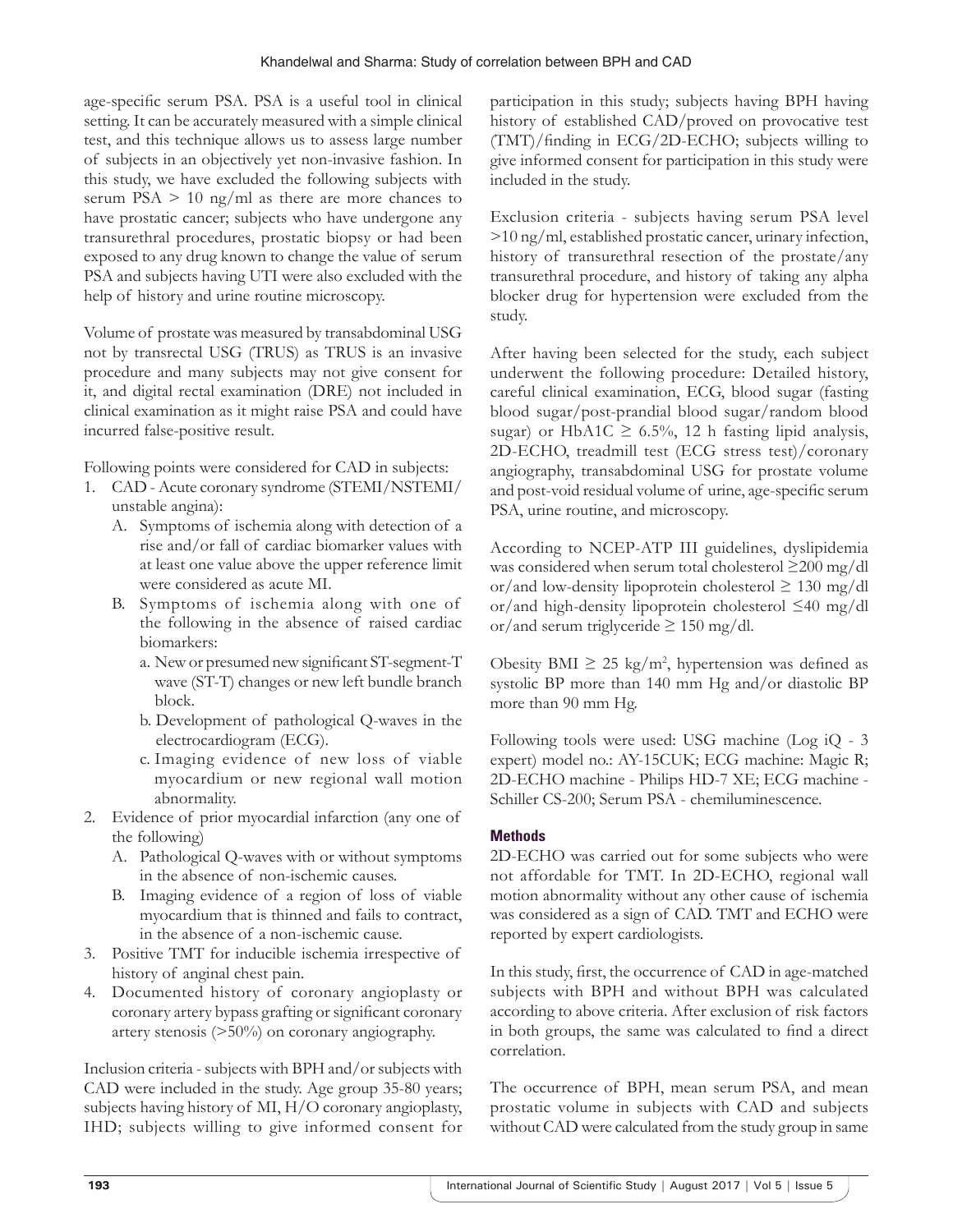way but by different statistical method because of unequal distribution of subjects in this group and consequently correlation calculated accordingly.

## RESULTS

A total number of 150 male subjects was included in the study. Mean age of the whole study group was 50.46 years. Out of 150 subjects, two groups were created each comprising 75 subjects, one with BPH, and one without BPH. Mean age of subjects with BPH and without BPH was  $51.01 \pm 7.63$  years and  $49.92 \pm 7.64$  years, respectively, and the difference was not statistically significant  $(P > 0.05)$ . Out of 75 subjects with BPH, 23 had CAD (30.66%), and out of 75 subjects without BPH, 9 had CAD (12%). The difference of occurrence of CAD between both these groups was statistically significant  $(P \leq 0.05)$ , but after taking risk factor/factors (obesity, diabetes, hypertension, smoking, and dyslipidemia) into consideration, (46.66% vs. 28%) both groups had statistically significant difference (*P* < 0.05) (Table 1).

As the presence of risk factors might have affected the occurrence of CAD because the difference of presence of risk factors was significant, so further study groups were created after exclusion of subjects with risk factor/factors. After exclusion of subjects with risk factor/factors, subjects with BPH and without BPH were 40 and 54, respectively, mean age of the two groups was  $51.18 \pm 8.30$  years and 50.44  $\pm$  7.75 years, respectively, and the difference between mean age was not statistically significant  $(P > 0.05)$ . Out of 40 subjects with BPH, CAD was present in 9 subjects (22.5%) as compared to a group of 54 subjects without BPH, 4 had CAD (7.4%). The difference of occurrence of CAD between these age and risk factor matched group was statistically significant  $(P < 0.05)$ .

Out of 150 subjects, CAD was present in 32 subjects. Mean age of subjects with CAD was  $51.03 \pm 5.78$  years and that of subjects without CAD was  $50.31 \pm 8.07$  years, and the difference between mean age of both these age groups was not statistically significant  $(P > 0.05)$ . Among subjects with CAD, risk factors were present in 14/32 (43.75%), and among subjects without CAD, risk factors were present in

| Table 1: Comparison of parameters between  |  |
|--------------------------------------------|--|
| subjects with BPH and subjects without BPH |  |

| <b>Parameters</b>                                              | <b>Subjects with</b><br>$BPH (n=40)$ | <b>Subjects without</b><br>$BPH (n=54)$ | P value |
|----------------------------------------------------------------|--------------------------------------|-----------------------------------------|---------|
| Mean age                                                       | $51.01 \pm 7.63$                     | 49.92±7.64                              | >0.05   |
| Presence of CAD                                                | 23/75 (30.66%)                       | 9/75(12%)                               | < 0.05  |
| <b>Risk factor</b>                                             | 35/75 (46.66%)                       | 21/75 (28%)                             | < 0.05  |
| $\sim$ $\sim$ $\sim$ $\sim$<br>$\cdot$ $\cdot$ $\cdot$ $\cdot$ | $\cdots$ $\cdots$ $\cdots$           | $\sim$ $\sim$                           |         |

BPH: Benign prostatic hyperplasia, CAD: Coronary artery disease

56/118 (47.45%), and the difference was not statistically significant ( $P > 0.05$ ). The occurrence of BPH among subjects with CAD was 23/32 and among subjects without CAD was 52/118, which was 27.81% higher among subjects with CAD ( $P \le 0.05$ ). Mean serum PSA among subjects with CAD and among subjects without CAD was  $2.96 \pm 0.97$  ng/ml and  $1.80 \pm 1.09$  ng/ml, respectively, and the difference was statistically significant  $(P < 0.05)$ . Mean prostatic volume among subjects with CAD and subjects without CAD was  $34.72 \pm 4.67$  cc and  $26.90 \pm 5.72$  cc, respectively, and the difference was statistically significant  $(P < 0.05)$ .

To know correlation between CAD with serum PSA and prostate volume, group of subjects without BPH was studied. Out of 75 subjects without BPH, there were no risk factors in 54 subjects. Out of these 54 subjects, CAD was present in 4 subjects and was absent in 50 subjects. Mean age of subjects with CAD and subjects without CAD was 48.00  $\pm$  0.81 years and 50.64  $\pm$  8.02 years, respectively, and the difference was not statistically significant ( $P > 0.05$ ). Mean PSA of subjects with CAD and those of subjects without CAD was  $1.94 \pm 0.52$  ng/ml and 1.44  $\pm$  0.96 ng/ml, respectively, and the difference was not statistically significant  $(P > 0.05)$ , but difference between mean prostatic volume was statistically significant  $(28 \pm 1.63 \text{ cc} \text{ versus } 22.08 \pm 1.61 \text{ cc}; P \le 0.05).$ 

#### **DISCUSSION**

Among subjects with BPH, CAD was present in 23 out of 75 subjects which was 30.66%. Among subjects without BPH, CAD was present in 9 out of 75 which was 12%, and occurrence was 18.66% more in subjects with BPH than in subjects without BPH. This difference was statistically significant  $(\chi^2 = 7.79; P \le 0.05)$  as shown in Table 1.

In a study done by Bruno and Summers on 50 patients with mean age of 73.53 years, there were 6 diabetic patients in this series (6/50). Glands from diabetic patients were significantly larger. Out of the 50 patients, in his study, 27 (54%) had died (including) 12 of myocardial infarction and 3 of arteriosclerotic disease. He found that 30% of the patients (15/50) who died of ischemic heart disease had larger glands (97.3  $\pm$  27.85 g) than the remaining patients in this series (71.24  $\pm$  8.87 g). This was statistically significant  $(P < 0.001).$ <sup>13</sup>

In study done by Ozden *et al.*, it was found that median annual total prostate (TP) growth rate and median annual transition zone (TZ) growth rate were significantly higher in patients with metabolic syndrome as compared to patients without metabolic syndrome.<sup>14</sup>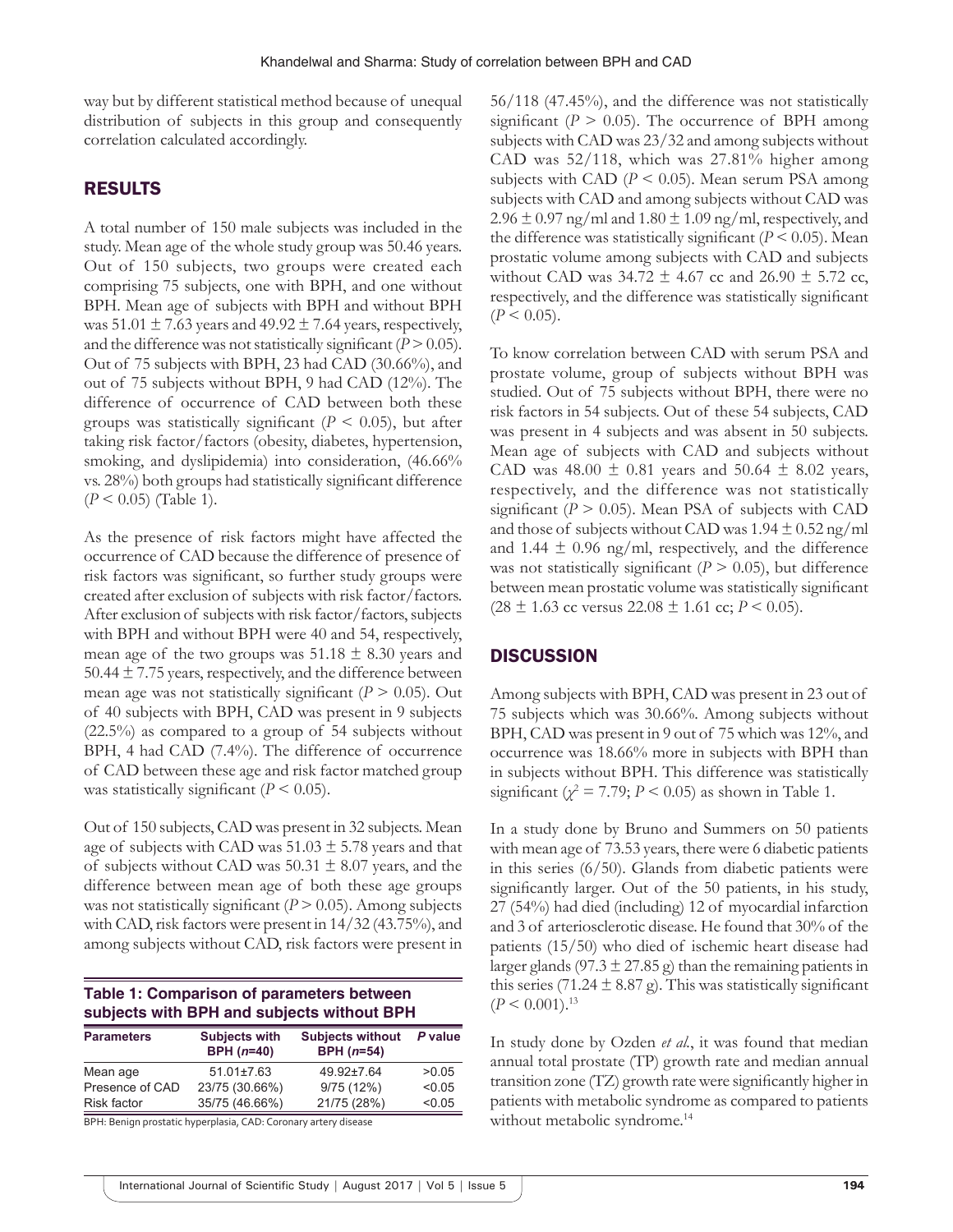Obesity, hypertension, dyslipidemia, smoking, and diabetes are traditional risk factors for CAD, and these factors affect the occurrence of CAD.

Hence, even after exclusion of subjects with even a single risk factor, the difference between occurrence was still significant as shown in Table 2.

Similar findings were also observed in a study done by Weisman *et al.*, on age group of 65-80 years (mean age of cases 72.2  $\pm$  4.2; control 71.6  $\pm$  5.1) in age- and risk factormatched subjects where they found frequency of CAD as 29% and 9% in cases and control, respectively, which was statistically significant.<sup>15</sup>

In age- and risk factor-matched subjects, it was found that the occurrence of BPH, mean prostatic volume, and mean serum PSA level was more in those with CAD (*n* = 32) than those without CAD ( $n = 118$ ) as shown in Table 3.

In study done by Berger *et al.*, on 23 CAD subjects and 31 normal controls, it was found that prostatic volume was higher (39 cc) in subjects with CAD as compared to controls (24 cc) although it was not statistically significant.<sup>11</sup>

Hypoxia/microvascular ischemia-induced smooth muscle proliferation may be a pathogenesis behind this. Hypoxia induces expression not only of hypoxia inducible factor 1 but also of angiogenic growth factors such as vascular endothelial growth factor (VEGF), fibroblast growth factors-2 and -7, and transforming growth factor beta, as well as cytokines such as interleukin-8. Long-term exposure of the prostatic stroma to increased growth factor levels

## **Table 2: Comparison of parameters between subjects with BPH and subjects without BPH (after excluding subjects with risk factor/factors)**

| <b>Parameters</b> | <b>Subjects with</b><br>$BPH (n=40)$ | <b>Subjects without</b><br>BPH $(n=54)$ | P value |
|-------------------|--------------------------------------|-----------------------------------------|---------|
| Mean age          | 51.18±8.30 years                     | 50.44±7.75 years                        | >0.05   |
| Presence of CAD   | 9/40(22.5%)                          | 4/54(7.4%)                              | < 0.05  |
| __ _ . _          |                                      |                                         |         |

BPH: Benign prostatic hyperplasia, CAD: Coronary artery disease

# **Table 3: Comparison of parameters between subjects with CAD and subjects without CAD**

| <b>Parameters</b>        | <b>Subjects with</b><br>$CAD (n=32)$ | <b>Subjects without</b><br>CAD $(n=118)$ | P value |
|--------------------------|--------------------------------------|------------------------------------------|---------|
| Mean age                 | 51.03±5.78 years                     | 50.31±8.07 years                         | >0.05   |
| <b>Risk factors</b>      | 14/32 (43.75%)                       | 56/118 (47.45%)                          | >0.05   |
| Presence of BPH          | 23/32 (71.87%)                       | 52/118 (44.06%)                          | < 0.05  |
| Mean PSA                 | 2.96±0.97 ng/ml                      | 1.80±1.09 ng/ml                          | < 0.05  |
| Mean prostatic<br>volume | 34.72±4.67 cc                        | 26.90±5.72 cc                            | < 0.05  |

BPH: Benign prostatic hyperplasia, CAD: Coronary artery disease, PSA: Prostate‑specific antigen

secondary to chronic hypoxia might cause stimulation of stromal growth over the years, and thus, contribute to the pathogenesis of BPH. This concept is supported by the finding that patients with peripheral arterial occlusive disease and diabetics have significantly larger prostates than controls (*P* < 0.001). Furthermore, chronic ischemia has recently been shown to induce marked hyperplasia of the ventral prostate in the rat, through VEGF upregulation.<sup>16</sup>

In the discussion, till now, from Tables 1-3, occurrence of BPH was more in patients with CAD than without CAD, and mean PSA and mean prostatic volume was more in subjects with CAD than without CAD.

The occurrence of BPH was more in subjects with CAD that in turn perhaps has led to an increased mean PSA and mean prostatic volume.

To study the direct effect of CAD on PSA and prostatic volume, it would be better to study the group without BPH.

For further study, 54 out of 75 subjects without BPH were taken as rest 21 subjects had risk factors, and as discussed earlier, the presence of risk factor can affect the occurrence of both BPH and CAD which in turn may affect the value of mean prostatic volume and mean PSA.

This group comprises of a total of 54 subjects. Out of 54, subjects with CAD were 4 and without CAD were 50. The mean age of subjects with CAD  $(n = 4)$  was 50.64  $\pm$  8.02 years and that of subjects without CAD was  $48.00 \pm 0.81$  years. No statistically significant difference in the mean age of both these groups was noted as shown in Table 4.

Mean PSA of 4 subjects with CAD in this group was  $1.94 \pm 0.52$  ng/ml and mean PSA of remaining 50 subjects without CAD was  $1.44 \pm 0.96$  ng/ml. Although there was a difference of 0.50 ng/ml, it was not statistically significant (Table 4). To study proper significance, larger sample size is needed.

Satiroglu *et al.*, in their study, on 100 suspected CAD patients with mean age of  $57 \pm 10$  years, coronary angiography results were normal in 13, 87% were diseased (non-obstructive CAD [non-critical plaque formation] in 16%, one-vessel disease in 21%, two-vessel disease in 30%, and multivessel disease in 20%). Mean values of total and PSA were 1.4  $\pm$  1.3 ng/mL. Although there was an increasing trend of PSA with more advanced stages of CAD, no significant relationship was established  $(P > 0.05)$ .<sup>17</sup>

Mean prostatic volume of 4 subjects with CAD in this group was  $28.00 \pm 1.63$  cc, and mean prostatic volume of